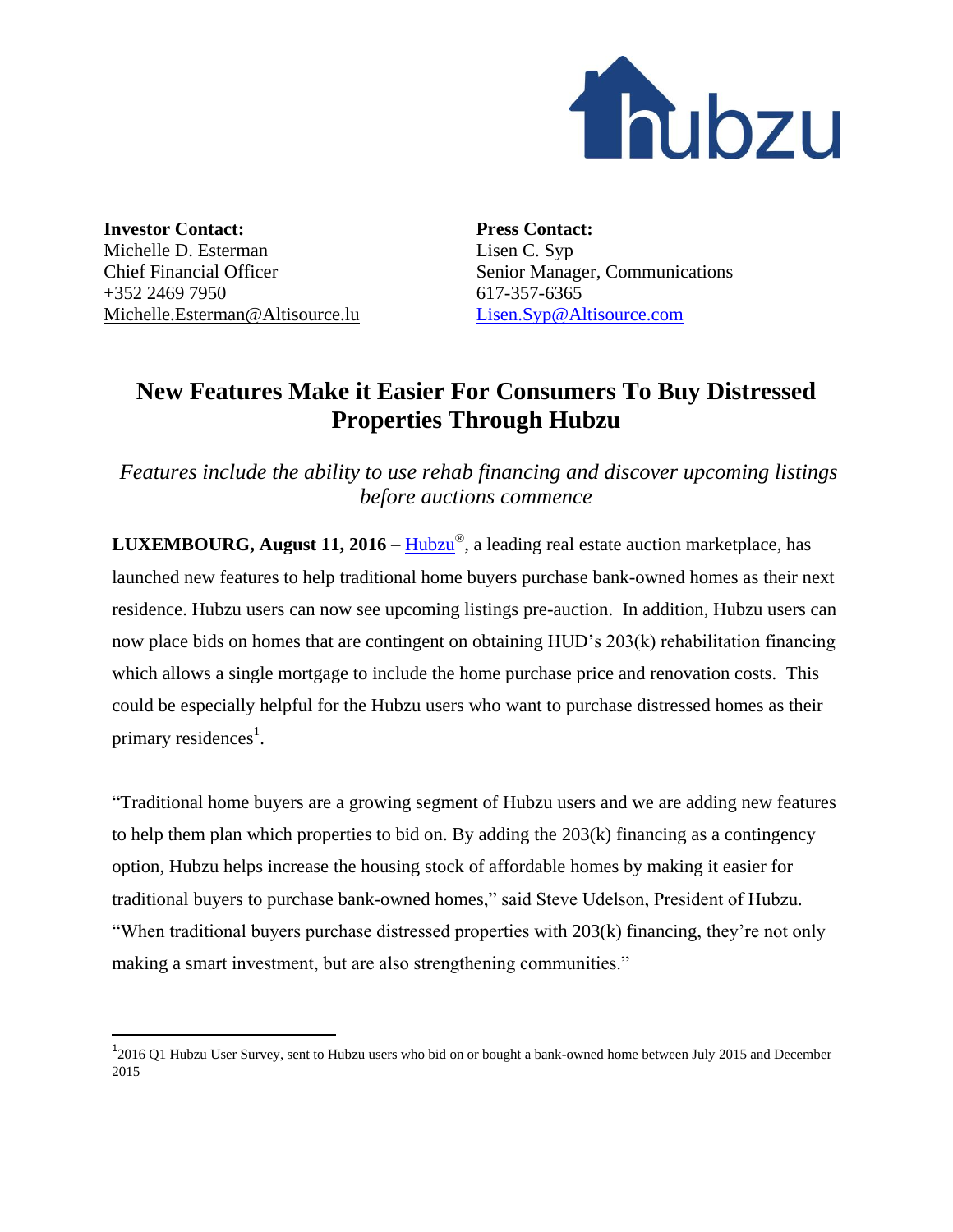Hubzu's new auction and financing features include:

- **Hubzu Pre-auction Listings:** This new feature allows buyers to preview, monitor and research properties before auctions are live on Hubzu, making it easier to discover properties of interest and prepare for bidding. When auctions commence, buyers have transparency into how many people are also watching the same auction. They can set automatic bidding amounts and caps to make quick adjustments to their bid when an email notification alerts them when they are outbid.
- **Federal Housing Administration 203(K) Financing**: On qualifying properties, buyers can now make their bids contingent on rehab financing which allows them to finance the purchase and renovation with a single mortgage. This opens up substantial opportunity to qualified buyers interested in purchasing a distressed property.

## **About Hubzu®**

Hubzu is a leading real estate auction marketplace. Since 2009, Hubzu has facilitated the sale of over 149,000 homes via a transparent online sales and auction process. Licensed agents and brokers use the platform to list, buy and market properties for their clients. Home buyers benefit from our search tools, automated and transparent bidding process, and agent referral program to find and purchase new homes. Hubzu is part of the Altisource<sup>®</sup> Portfolio Solutions S.A. family of businesses. Additional information is available at [hubzu.com,](http://www.hubzu.com/?utm_campaign=newfeaturesone&utm_source=PR&utm_medium=PR&utm_content=boilerplate) [facebook.com/hubzu](http://www.facebook.com/hubzu) and [twitter.com/Hubzu.](https://twitter.com/Hubzu)

## **About Altisource®**

Altisource Portfolio Solutions S.A. is a premier marketplace and transaction solutions provider for the real estate, mortgage and consumer debt industries. Altisource's proprietary business processes, vendor and electronic payment management software and behavioral science-based analytics improve outcomes for marketplace participants. Additional information is available at [altisource.com.](http://www.altisource.com/?utm_campaign=newfeaturesone&utm_source=PR&utm_medium=PR&utm_content=boilerplate)

###